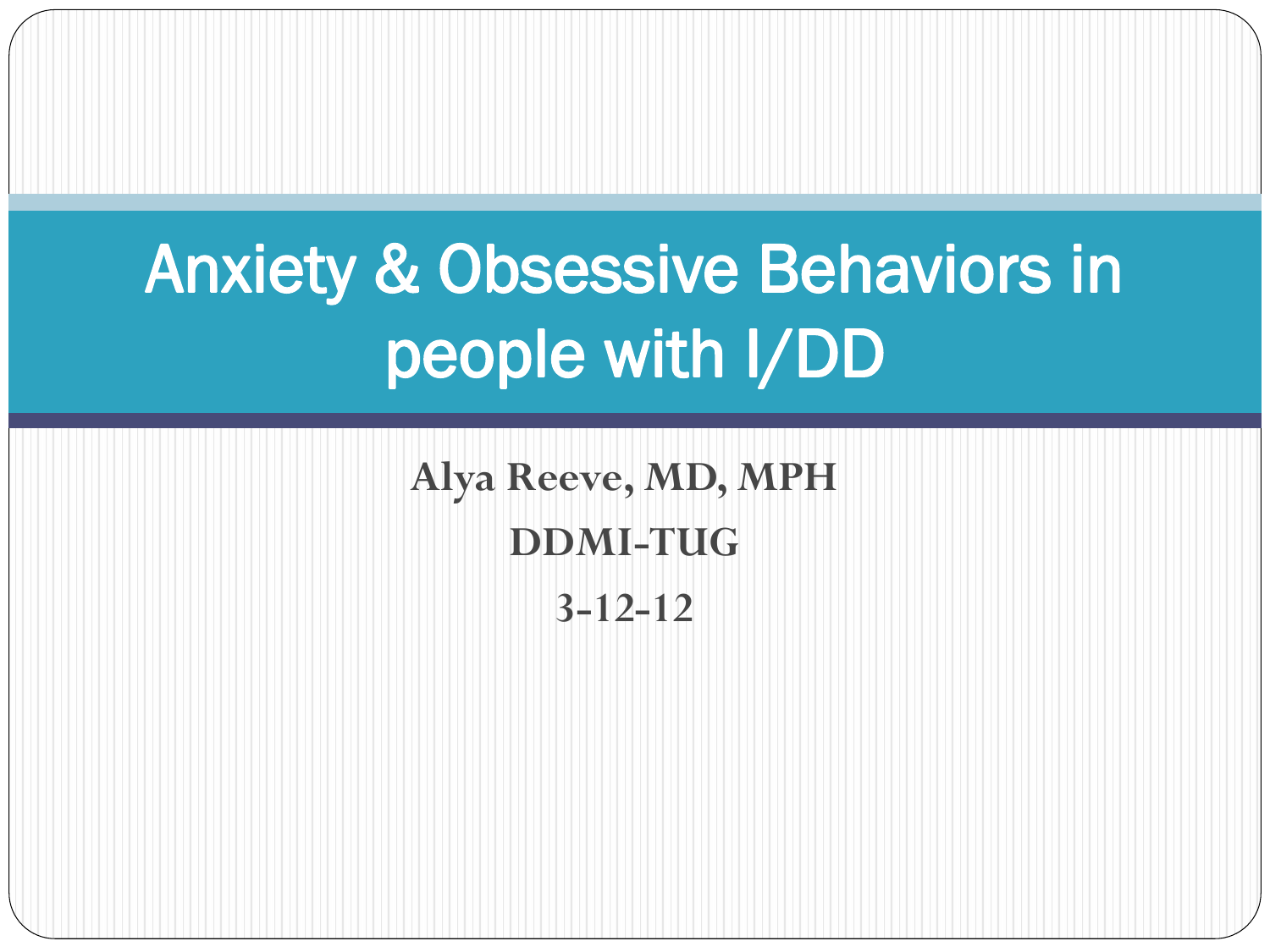### **Overview**

- **Definitions**
	- **Anxiety**
	- **Obsession**
	- **Behavior**
- **Prevalence of anxiety disorders**
- **Effective analysis of anxiety**
- **Treatment options**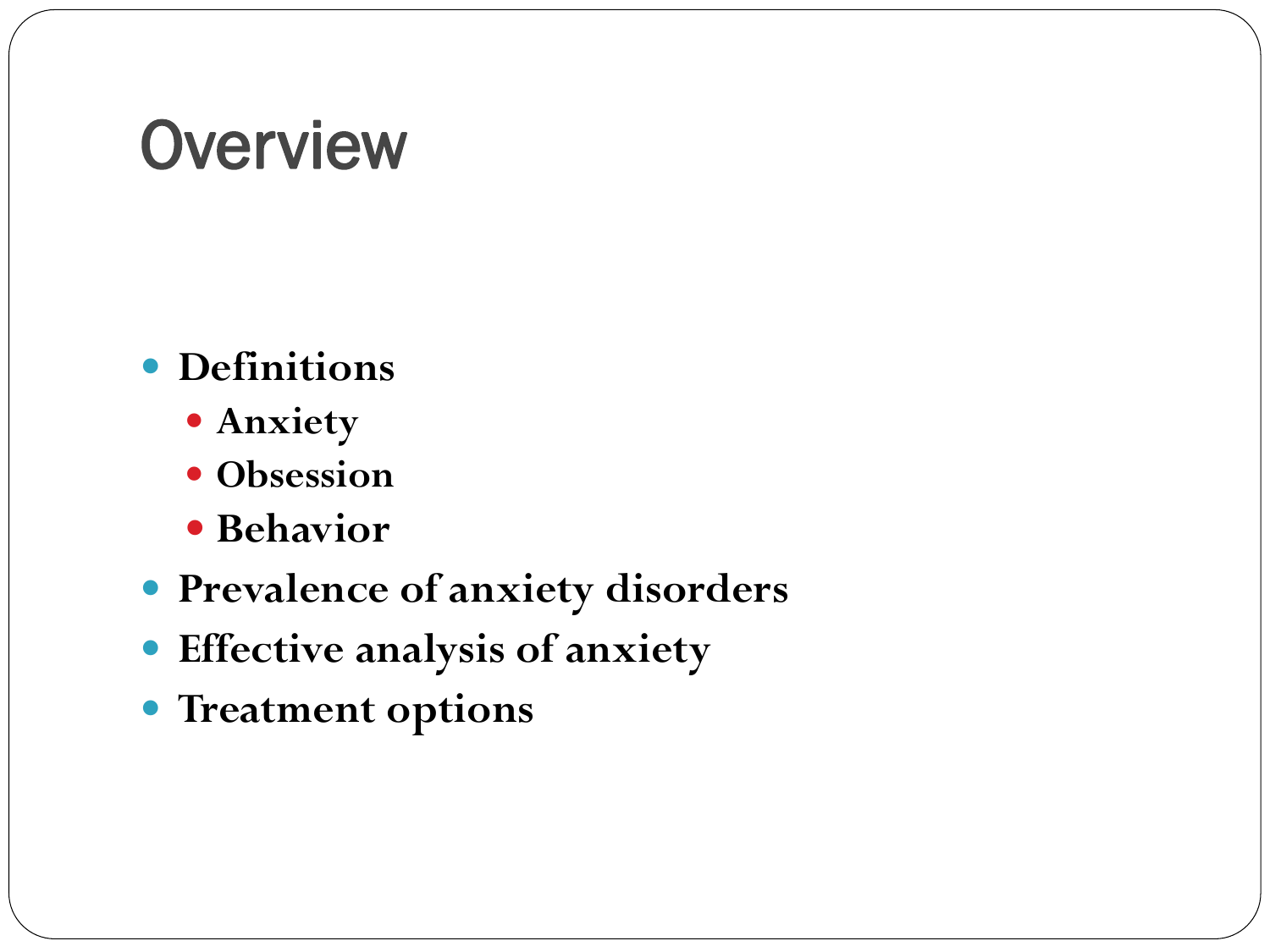## **Definitions**

#### **ANXIETY**

- **Increased worry & concern**
- **Perceived lack of safety**
- **Autonomic arousal**

#### **• OBSESSION**

- **Repetitive thoughts**
- **Ego-dystonic; unwanted**
- **Not enhancing function**

#### **BEHAVIOR**

**Observable actions that an animal/person makes**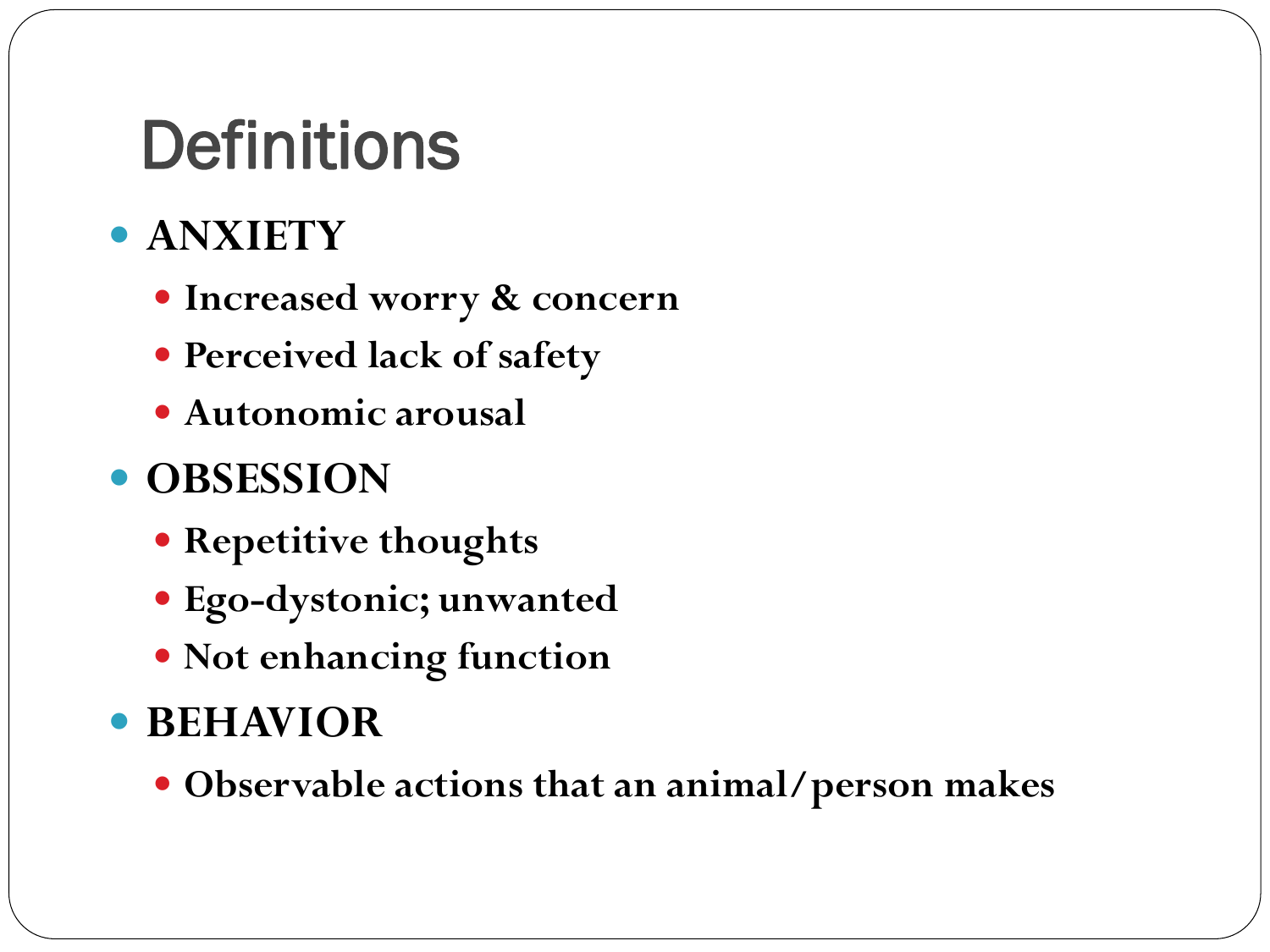### Prevalence

- **Most common disorder**
- **Reports from 17-95% of individuals with I/DD**
- **Rate increased with history of untreated, unrecognized trauma**
- **Spectrum**
	- Normal  $\leftarrow$  **P**sychopathological
		- **Generalized Anxiety; phobias; panic disorder**
		- **PTSD**
		- OCD
		- **Specific habits: trichotillomania, pica…**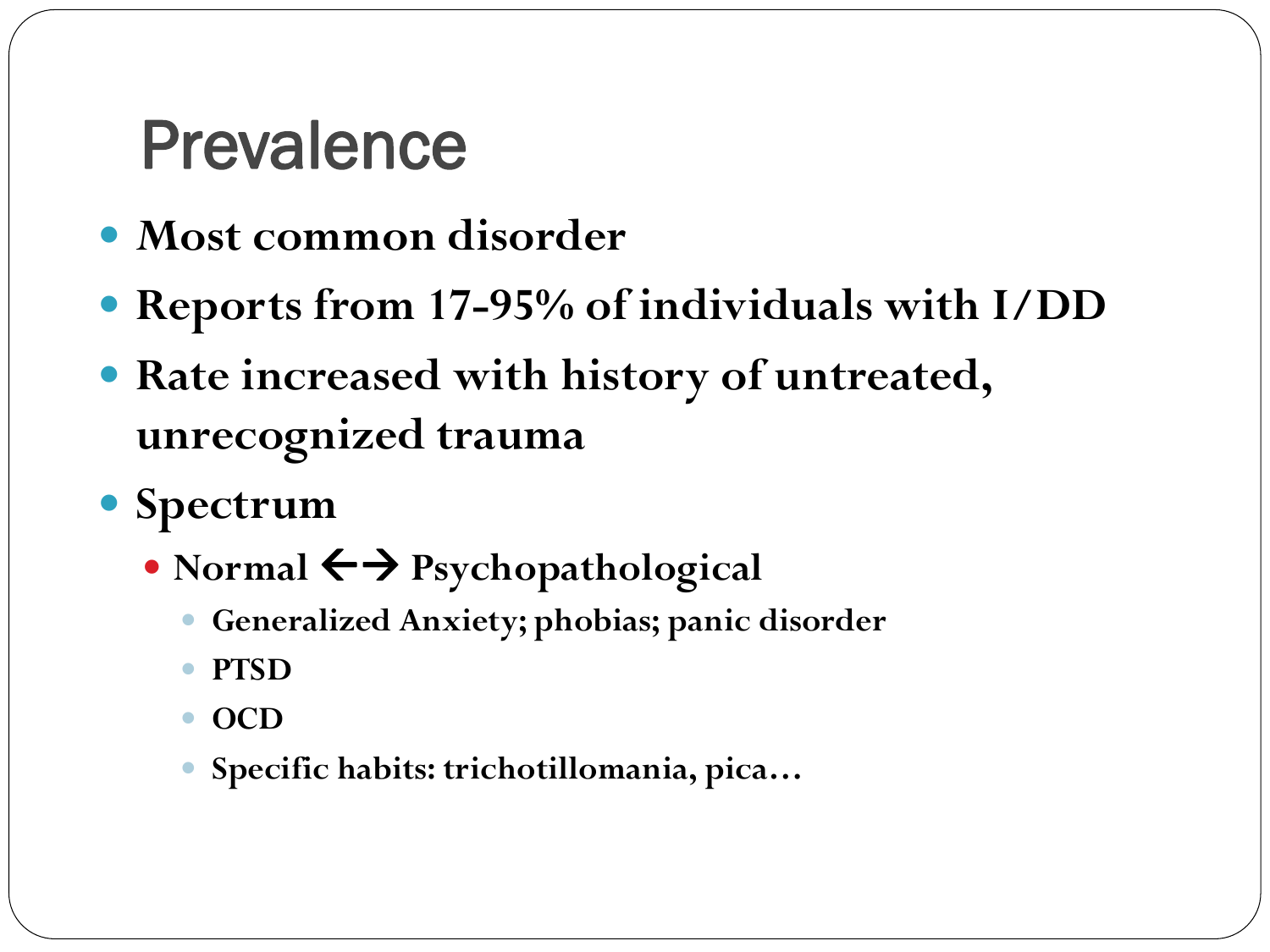## Detecting Anxiety

- **Is there something new (or scary) going on?**
- **Does the person show physiologic signs and symptoms?**
	- **What is their state of arousal?**
- **Evidenced in what is spoken about and what is specifically not said.**
- **Excess worry may preoccupy all attention.**
	- **Not everyone shares the same worries.**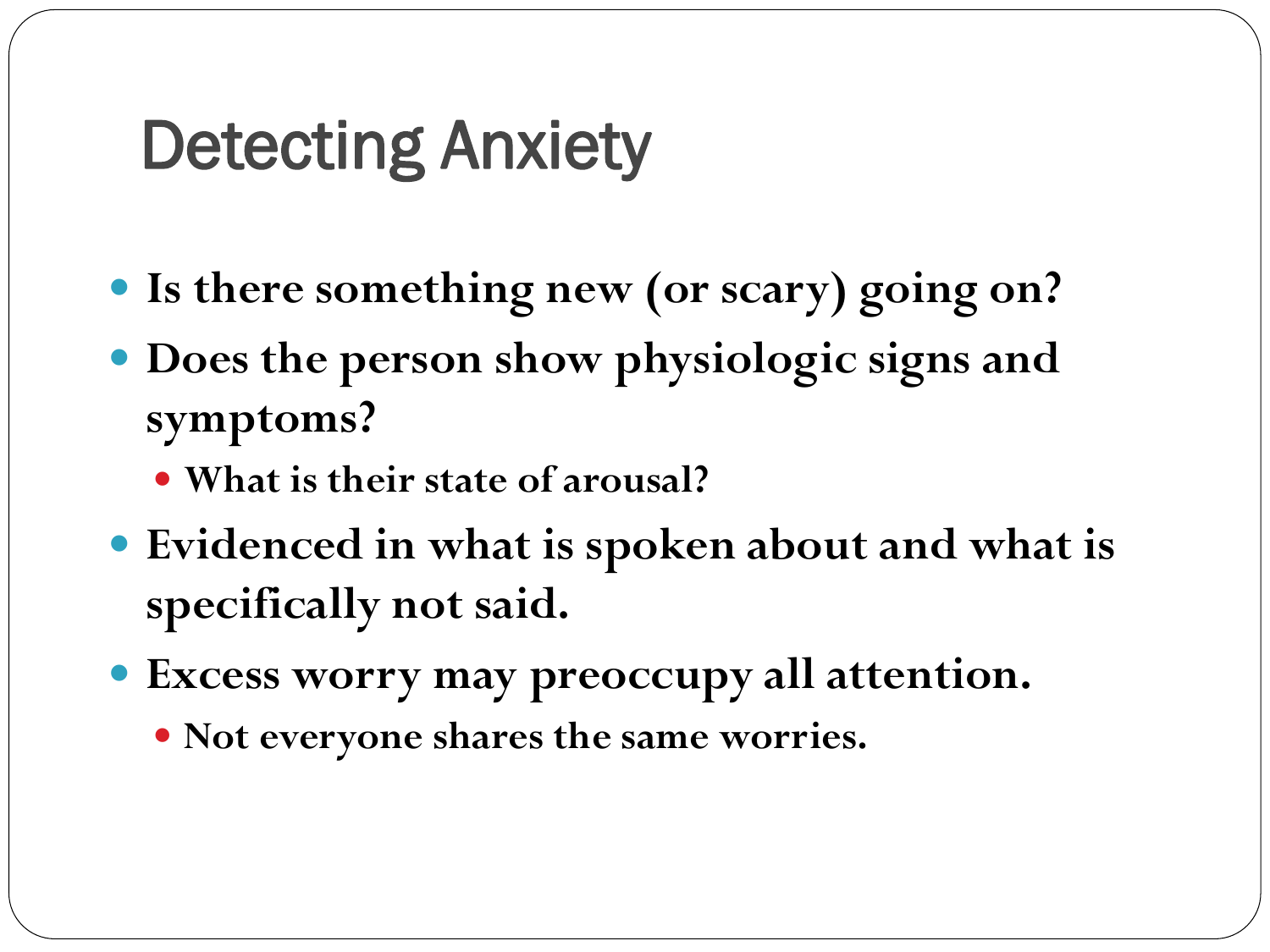## Perceiving obsessive behavior

- **Decoding compulsions**
	- **Number of repetitions; feel right**
- **Repetition reflecting mental cues**
	- **Preoccupied**
	- **+/- vocalizations**
	- **Mannerisms**
	- **Behavior may not be fixed; can be interrupted**
- **Increase with increasing stress or emotional pressure**
- **May not respond to reassurance**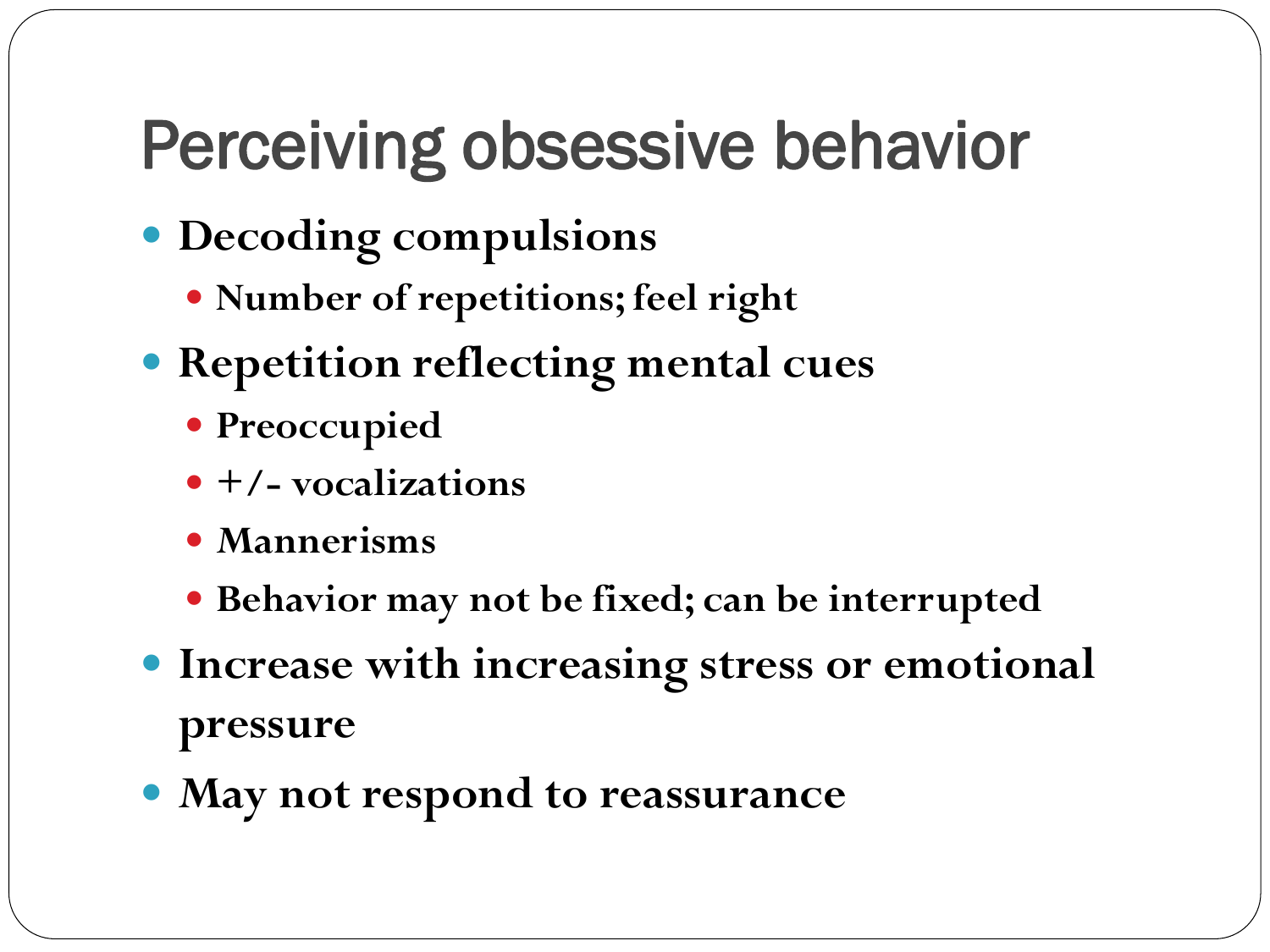# Therapeutic Strategies

- **Reassurance** 
	- **Listen; take concerns for real**
- **Environmental change**
	- **Assure safety; verify threat**
	- **Engage in participation**
- **Medications** 
	- **SSRI, SNRI, TCA**
	- **BZD, alpha-blocker, beta-blocker**
	- **AED, mood stabilizer, antipsychotic…**
- **Psychotherapy**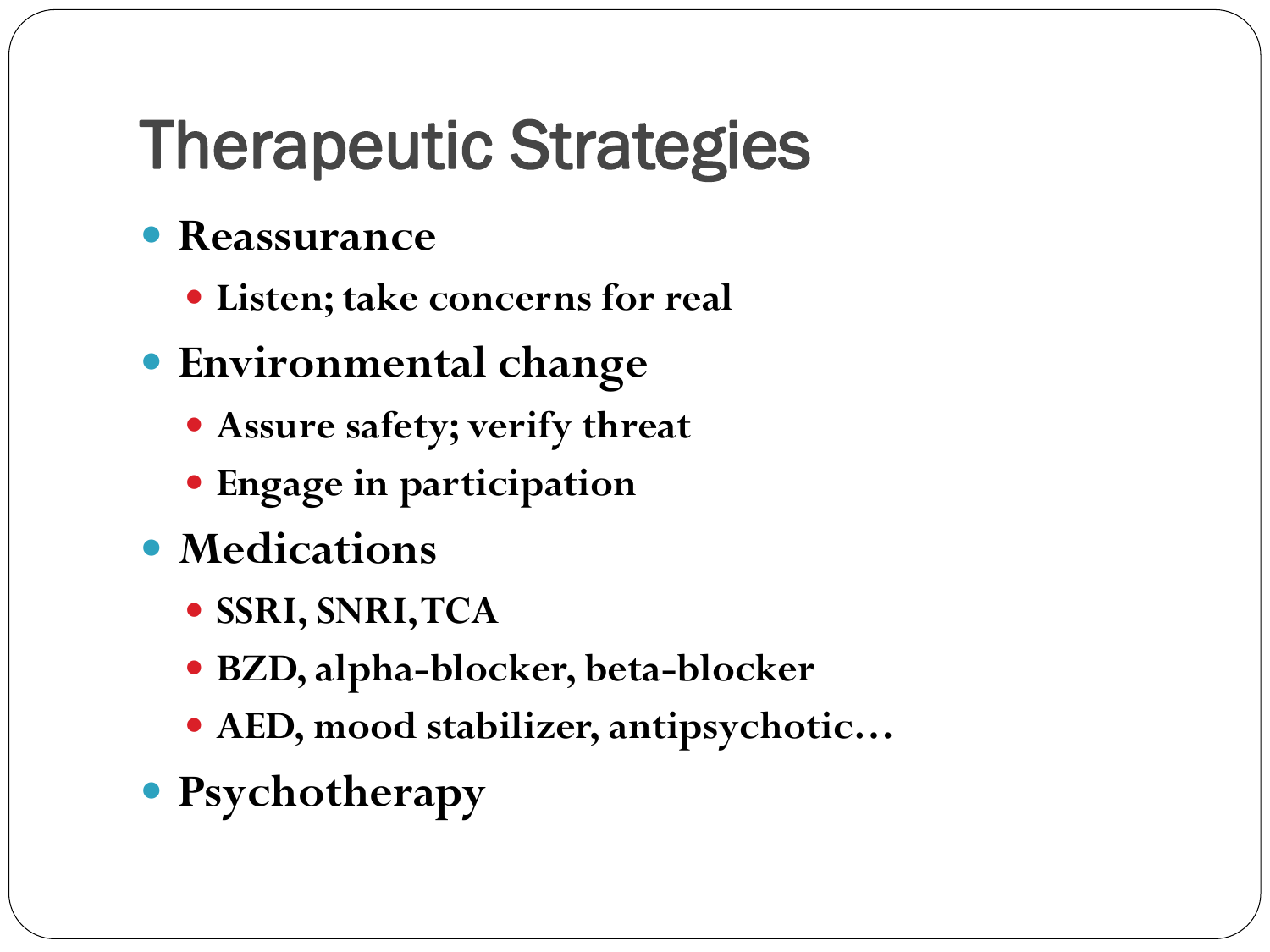## Therapeutic Strategies

- **Relaxation** 
	- **Direct touch: massage, hot-tub**
	- **Self-directed: auto-hypnosis, meditation**
- **Exercise**
	- **Movement:** 
		- **Increase aerobic expenditure**
		- **Kinesthetic feedback**
	- **Outdoor activity; solo or group**
- **Sleep restoration**
	- **Improve sleep quality, duration**
	- **Assure regular hours (circadian rhythm)**